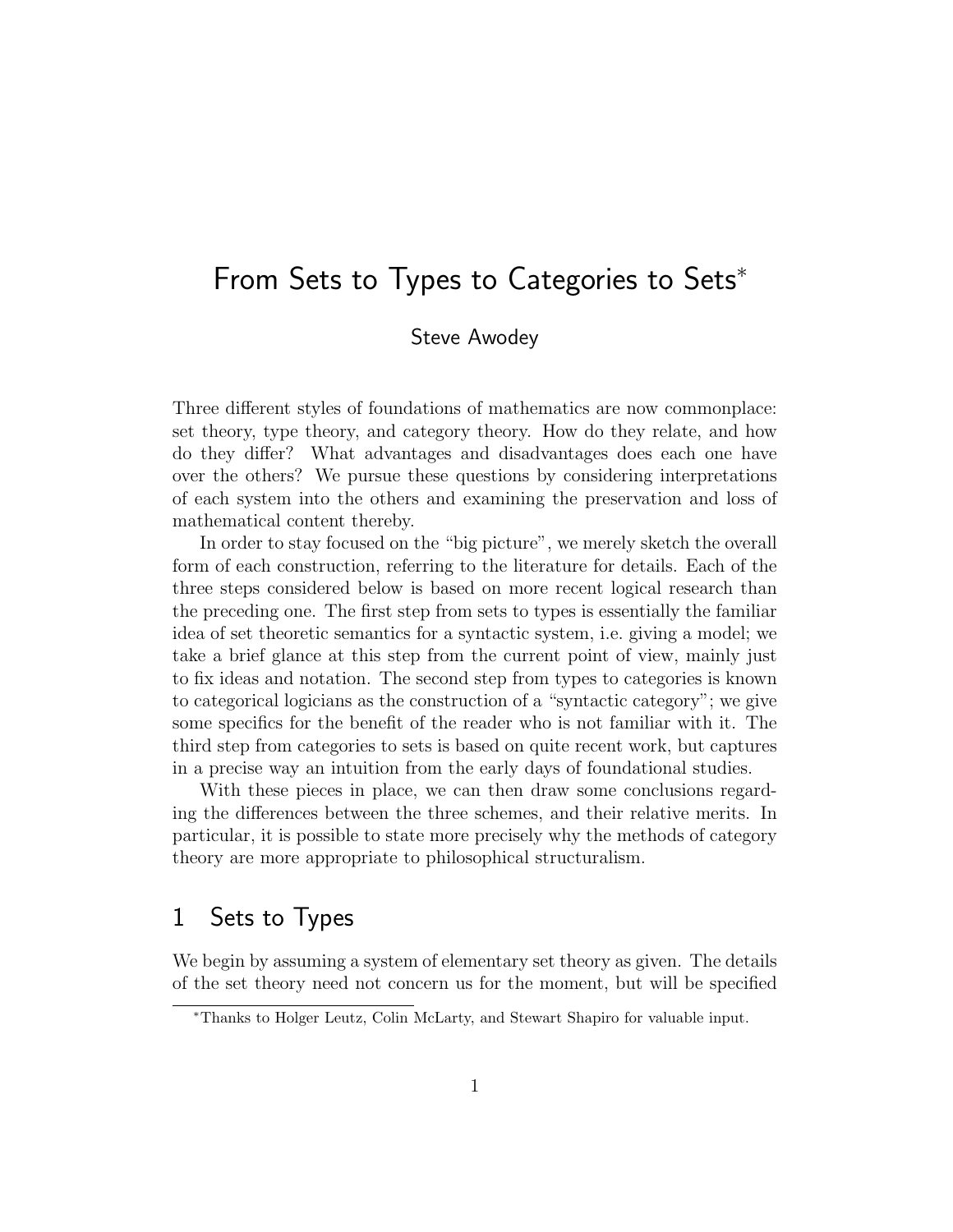later. We want to show how to construct a type theory from the sets, and it is the details of the type theory that are important for this step.

There are various different type theories that could be considered at this point: many-sorted first-order logic, simply-typed lambda calculus, dependent type theory à la Martin-Löf, the calculus of constructions, etc. We shall consider the traditional system of higher-order logic with "powertypes", i.e. higher types of "properties" or collections of objects of lower types. Since we also assume pairing and first-order logic, there are also higher types of relations and functions. It will be convenient to consider intuitionistic rather than classical logic, dropping the law of excluded middle, for reasons that will be clear later. This is of course no restriction but rather a generalization, since classical logic results simply from adding that law. Our entire discussion here could be adjusted to a different choice of type theory, however, and analogous conclusions to those arrived here would hold, mutatis mutandis, for that theory and suitably adjusted set theories and categories.<sup>1</sup>

#### 1.1 IHOL

To be specific, let us consider the following system IHOL of (intuitionistic) higher-order logic.<sup>2</sup> This type theory consists of the following data.

Basic type symbols:  $B_1, B_2, \ldots$ 

**Type constructors:**  $A \times B$ ,  $P(A)$  for given type symbols A and B.

**Variables:**  $x_1, x_2, \dots$ : A for each type A.

**Basic terms:**  $b_1 : A_1, b_2 : A_2, \ldots$  where the types  $A_i$  are constructed from the basic ones.

**Term constructors:** given terms  $a : A, b : B, c : A \times B$  there are terms:

$$
\langle a,b\rangle : A\times B, \ \pi_1(c) : A, \ \pi_2(c) : B.
$$

Also, if  $\varphi$  is any formula, then  $\lambda x$ : A.  $\varphi$  is a term of type  $P(A)$ .

<sup>1</sup>See e.g. [6] for the details of such an adjustment of step 3 below, which is the most novel of the three.

<sup>2</sup>This informal sketch is not intended as a precise specification of a system of type theory; for that, see e.g. [9, 8].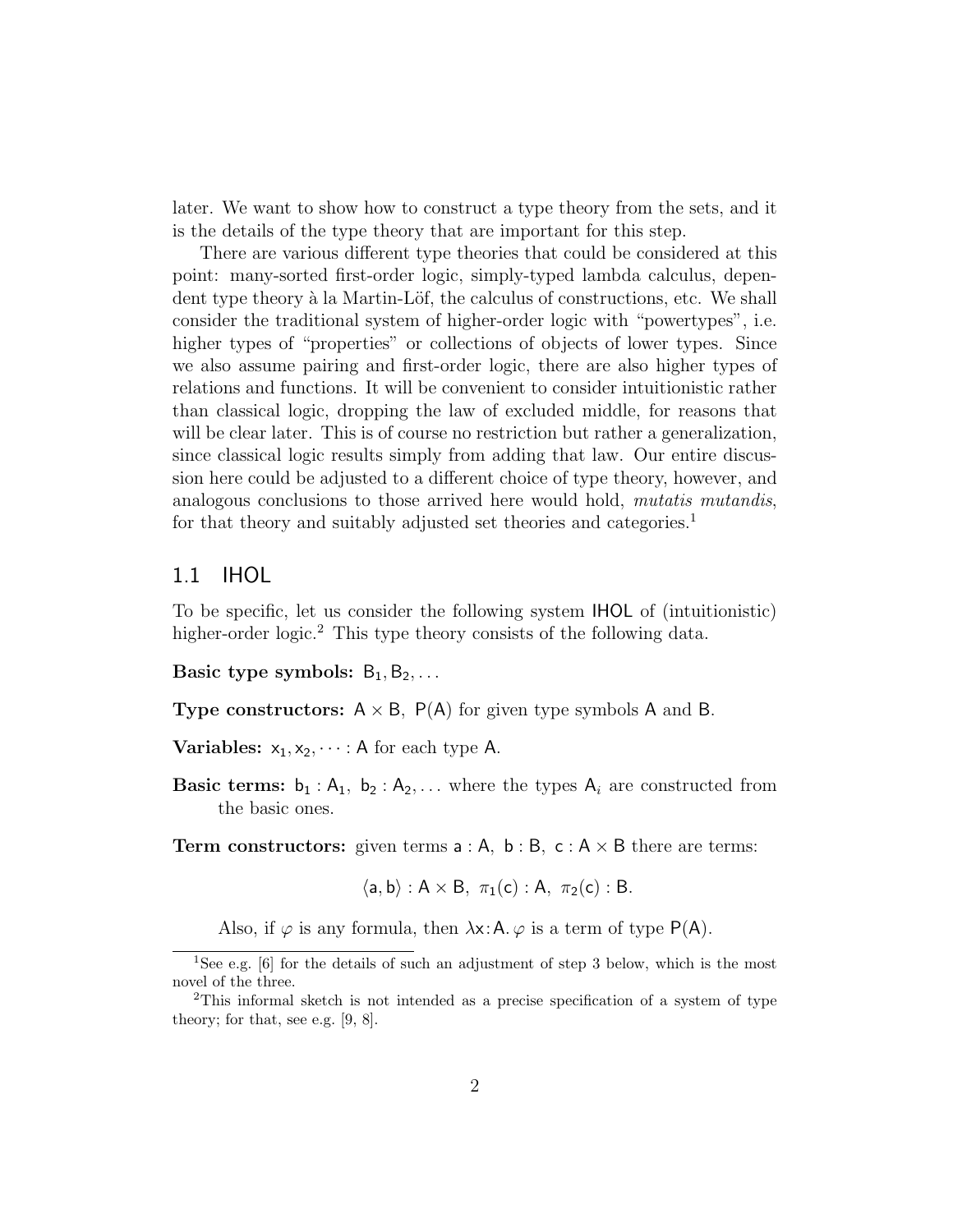**Formulas:** include the following, where  $a, b : A$  and  $p : P(A)$  are terms, and  $\varphi, \psi$  are formulas:

$$
\mathsf{a} = \mathsf{b}, \ \mathsf{p}(\mathsf{a}), \ \neg \varphi, \ \varphi \land \psi, \ \varphi \lor \psi, \ \varphi \Rightarrow \psi, \ \forall \mathsf{x} : \mathsf{A} \mathsf{.} \varphi, \ \exists \mathsf{x} : \mathsf{A} \mathsf{.} \varphi
$$

**Theorems:** Some formulas  $\vartheta$ ,... are distinguished as theorems, written  $\vdash \vartheta$ . We shall assume that the theorems always include the general laws of intuitionistic higher-order logic.

#### 1.2 Semantics

Given a type theory  $\mathbb{T}$ , there is a familiar way of interpreting it in set theory; this consists essentially in giving a model of the theory, i.e. an interpretation that satisfies the theorems. We start with some sets  $B_1, B_2, \ldots$  interpreting the basic types  $B_1, B_2, \ldots$  Let us use the "Scott-brackets" notation  $\llbracket X \rrbracket$  to indicate semantic interpretation of a bit of syntax  $X$ :

$$
\begin{bmatrix} \mathbf{B}_1 \end{bmatrix} = B_1
$$

$$
\begin{bmatrix} \mathbf{B}_2 \end{bmatrix} = B_2
$$

$$
\vdots
$$

We extend the interpretation to all types using the set-theoretic cartesian product and powerset operations:

$$
\begin{aligned}\n\llbracket A \times B \rrbracket &= \llbracket A \rrbracket \times \llbracket B \rrbracket \\
\llbracket P(A) \rrbracket &= \mathcal{P}(\llbracket A \rrbracket)\n\end{aligned}
$$

Fixing interpretations for the basic terms  $[\![b_i]\!] \in [\![A_i]\!]$ , the constructed terms have a natural interpretation using corresponding set-theoretic operations. For instance,

$$
[\![\langle a,b\rangle]\!] = ([\![a]\!],[\![b]\!])
$$

using set theoretic pairing. Given a formula  $\varphi$ , we set:

$$
[\![\lambda \mathbf{x} \cdot \mathbf{A} \cdot \varphi]\!] = \{ x \in [\![\mathbf{A}]\!] \mid [\![\varphi]\!] \}
$$

Finally, formulas are interpreted by set theoretic formulas, e.g. given terms **a** : A and **p** :  $P(A)$  and formulas  $\varphi, \psi$ , we let

$$
\begin{array}{rcl}\n[\![p(a)]\!] & = & [\![a]\!] \in [\![p]\!] \\
[\![\varphi \wedge \psi]\!] & = & [\![\varphi]\!] \wedge [\![\psi]\!] \\
[\![\forall x:A. \varphi]\!] & = & \forall x \in [\![A]\!]. \;[\![\varphi]\!]\n\end{array}
$$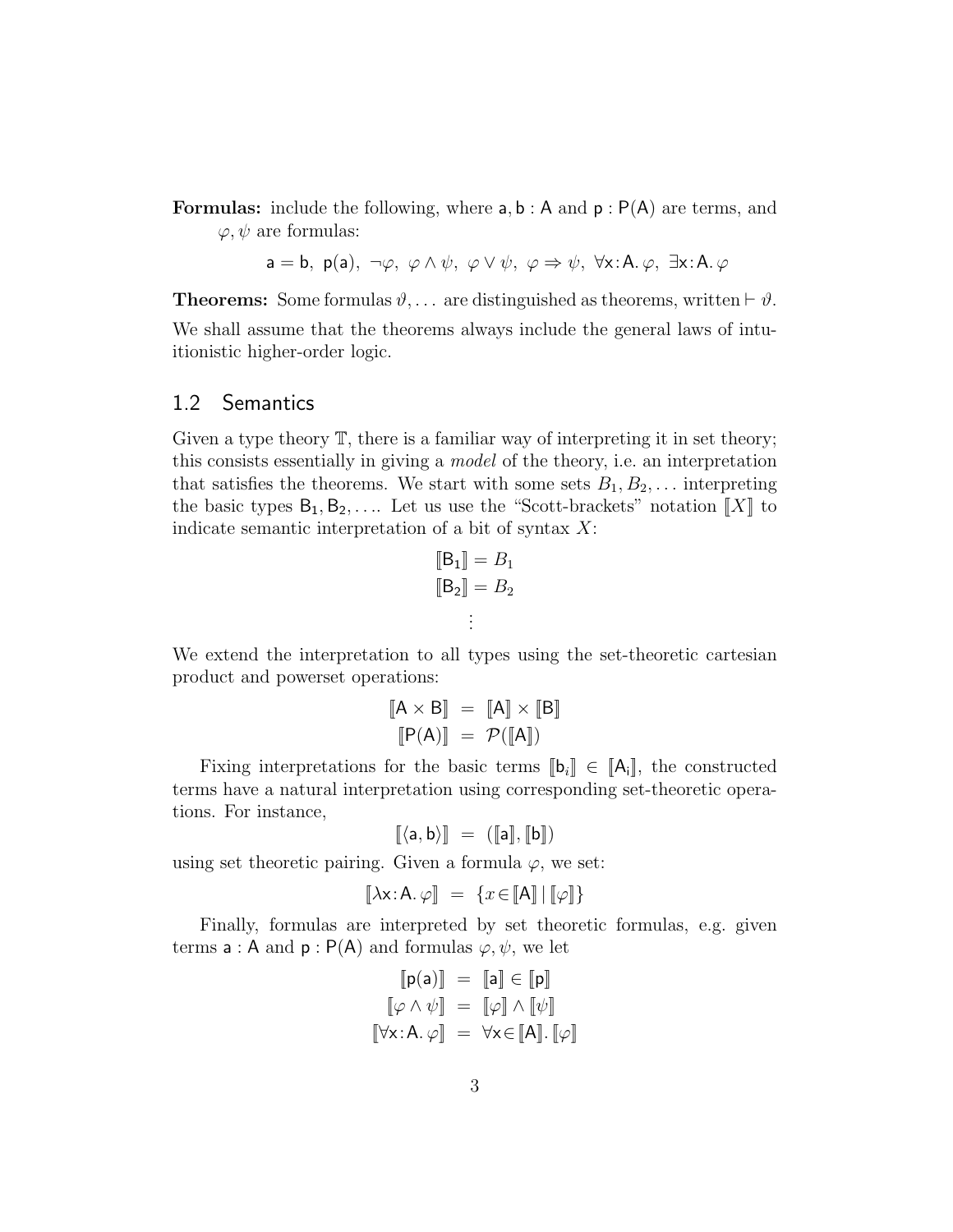and so on. Note for later reference that the set theoretic formulas  $\llbracket \varphi \rrbracket$  coming from type theory are always  $\Delta_0$ , i.e. all quantifiers are bounded by sets.

Every interpretation determines a theory, the theorems of which are all the formulas  $\vartheta$  that come out true under the interpretation, i.e. such that  $\llbracket \vartheta \rrbracket$  holds in the set theory. As an example, consider the theory PA of Peano arithmetic, with one basic type N for the natural numbers and basic constants  $\circ$ : N for zero and  $s : N \to N$  for successor (as usual, the function type  $N \to N$ can be constructed from the type of relations  $P(N \times N)$ . The interpretation is the evident one assigning these symbols to the set of natural numbers, the zero element, and the successor function, respectively. The theorems are all the formulas in this language that are true under this interpretation.

A system of type theory T can be modeled in set theory in various different ways, each determined by the interpretation of the basic types and terms  $||B||, \ldots, ||b||, \ldots$  The formulas that *always* come out true, under every interpretation, will of course include the general laws of intuitionistic higher-order logic usually specified by a deductive system. This is just the "soundness" of the system of deduction.

Now, given a system of set theory S (more precisely, a model of our assumed elementary set theory), is there a distinguished type theory  $\mathbb{T}(\mathbf{S})$ with a distinguished interpretation in S? As basic types, we take symbols  $\ulcorner A\urcorner, \ulcorner B\urcorner, \ulcorner C\urcorner, \ldots$  for all the sets  $A, B, C, \ldots$  of S; as basic terms, we take symbols  $\lceil a \rceil, \lceil b \rceil, \lceil c \rceil, \ldots$  for all the elements  $a, b, c, \ldots$  of the sets, whereby we of course set  $\ulcorner a \urcorner : \ulcorner A \urcorner$  just if  $a \in A$ .

This type theoretic language has an obvious interpretation back into S by setting  $\llbracket \lceil A \rceil = A$  and  $\llbracket \lceil a \rceil = a$ , etc. As theorems, we take all the formulas of  $\mathbb{T}(\mathbf{S})$  that hold under this interpretation,

$$
\mathbb{T}(\mathbf{S}) \vdash \varphi \quad \text{iff} \quad \mathbf{S} \models [\varphi].
$$

Note that for each set A there will be both a powertype  $P(\ulcorner A\urcorner)$  and a basic type  $\ulcorner \mathcal{P}(A) \urcorner$  for the powerset. However, since clearly

$$
[\![\mathsf{P}(\ulcorner A\urcorner)]\!]=\mathcal{P}(A)=[\![\ulcorner \mathcal{P}(A)\urcorner]\!],
$$

we will have theorems of the form  $\vdash P(\ulcorner A\urcorner) \cong \ulcorner \mathcal{P}(A)\urcorner$  for each set A. Thus the types  $P(\ulcorner A\urcorner)$  and  $\ulcorner \mathcal{P}(A)\urcorner$  are syntactically isomorphic, since their interpretations are equal, and thus isomorphic. The same is true for product types  $\ulcorner A\urcorner \times \ulcorner B\urcorner \cong \ulcorner A \times B\urcorner$ , and for all other type theoretic constructions that are definable in set theory. So although there is a great duplication of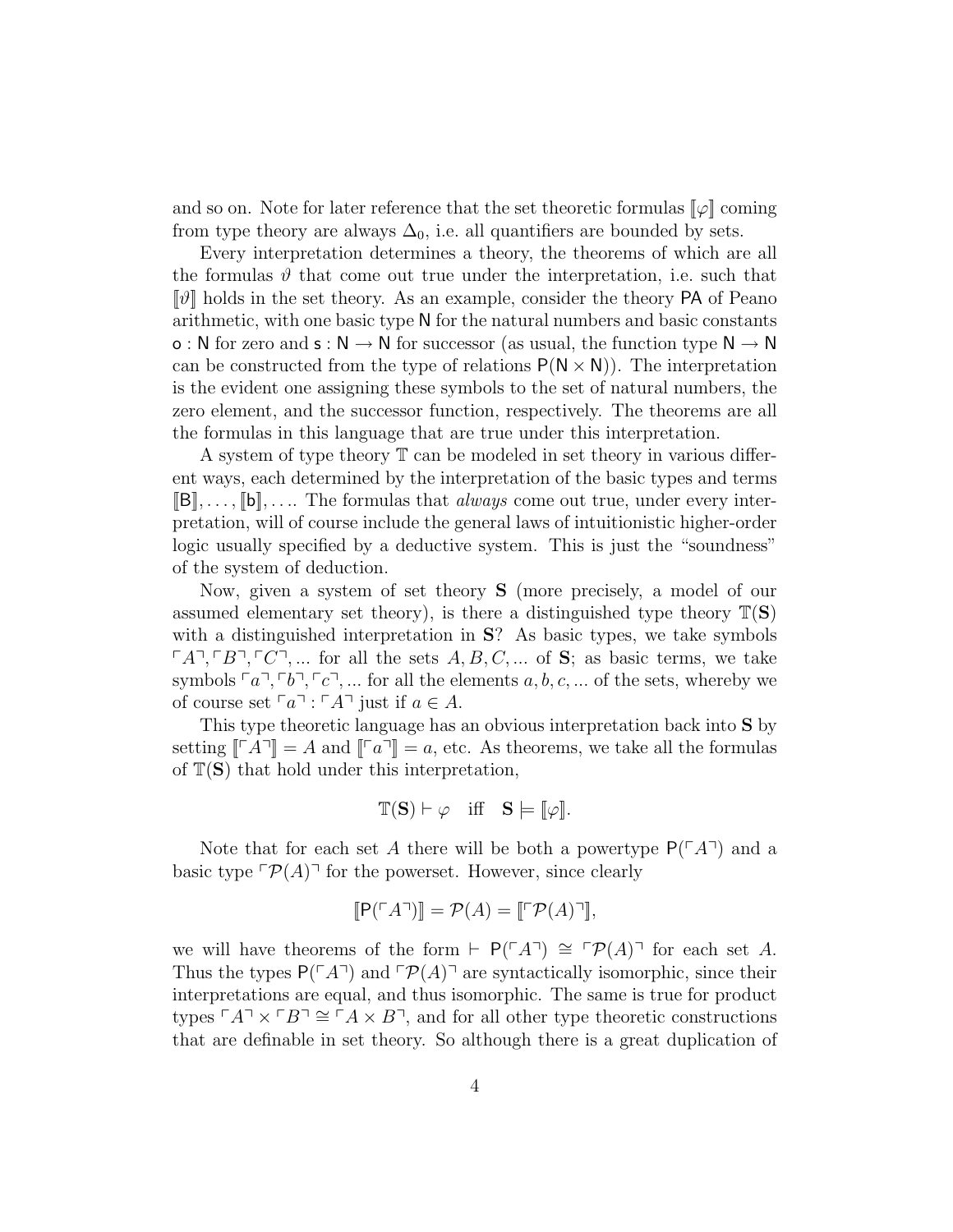data, the type theory holds there to be isos relating old to new. Of course, it also holds that everything true in the original set theory is true in the type theory, to the extent it can be stated there. Indeed, this type theory captures all of the *type theoretic* information of  $S$ ; what it omits cannot be expressed in type theory.

# 2 Types to Categories

Next, given a system of type theory T, we shall construct from it a category  $\mathcal{E}(\mathbb{T})$  by identifying certain terms as the objects and arrows. This category, it turns out, is of a very special kind known as a "topos". This means that it has a certain categorical structure typical of the categories of sheaves that arise in geometry. These categories were first identified and studied by the Grothendieck school of algebraic geometry, and have been axiomatized (by F.W. Lawvere and M. Tierney) and investigated for their fascinating logical properties (see [10]). We follow roughly the exposition of [9] for a sketch of the construction of the "syntactic topos"  $\mathcal{E}(\mathbb{T})$ . First, let us recall the basic definition.

#### 2.1 Topoi

A *topos* is a category  $\mathcal E$  such that:

•  $\mathcal E$  has all finite limits: in particular, it has a terminal object 1 and all binary products  $A \times B$ , as well as all pullbacks,



which are products in the slice categories  $\mathcal{E}/C$ .

•  $\mathcal E$  has exponentials: for every pair of objects  $A, B$ , there is an object  $B<sup>A</sup>$ , and an isomorphism between arrows of the forms

$$
\frac{X \to B^A}{X \times A \to B}
$$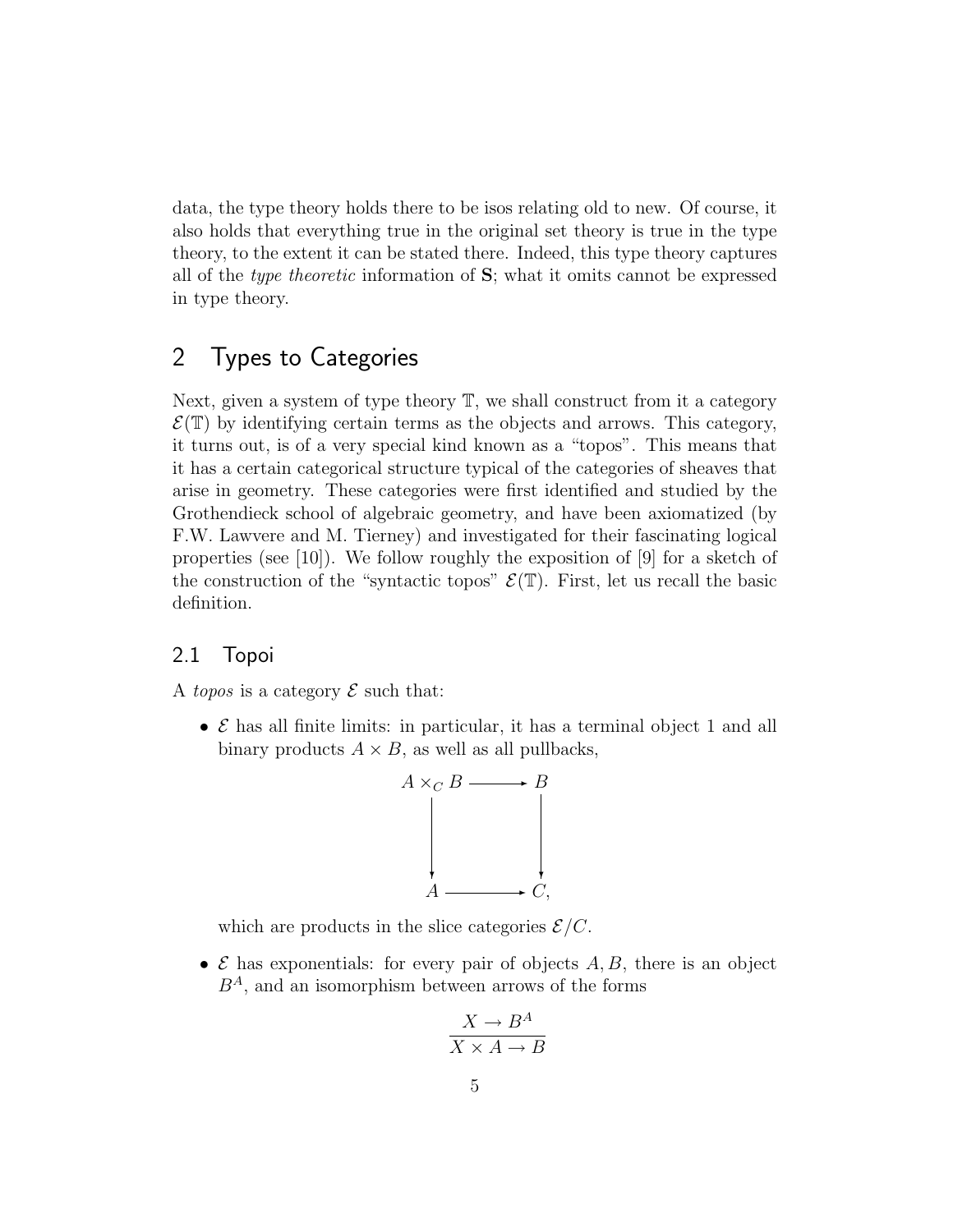Moreover, this correspondence is natural in X, making  $(-)^A : \mathcal{E} \to \mathcal{E}$ into a functor right adjoint to  $(-) \times A : \mathcal{E} \to \mathcal{E}$ .

•  $\mathcal E$  has a subobject classifier: there is an object  $\Omega$  with an arrow  $t: 1 \to \Omega$ such that every subobject  $S \rightarrow A$  fits into a pullback diagram



for a unique "classifying arrow"  $\phi_S : A \to \Omega$ .

The subobject classifier axiom can be thought of as saying that every subset has a unique characteristic function. The concept of a topos has proven to be extremely rich and versatile. The combination of exponentials and a subobject classifier provides for powerobjects in the form  $P(A) = \Omega^A$ , and one can show that a topos must also have all finite colimits, as well as the structure required to interpret first-order logic. There are topoi such as the category Sets of all sets and functions, and the functor categories  $\textbf{Sets}^{\mathbb{C}}$ for any small category C, as well as the "geometric" categories of sheaves mentioned earlier; but there are also topoi arising naturally in logic from forcing, permutation, and Kripke models, and realizability, as well as from systems of type theory, as we now indicate.

### 2.2 Syntactic Topos

Given the type theory  $\mathbb T$ , we shall construct from it a topos  $\mathcal E(\mathbb T)$  comprised of syntactic material from T.

First, it is convenient to add a unit type 1 with a basic term ∗ : 1 and an axiom

$$
\vdash \forall x\colon\! 1.*=x.
$$

The type P(1) now acts as a type of formulas, in that for every formula  $\varphi$ there is an associated term  $\overline{\varphi}$  :  $P(1)$ ,

$$
\overline{\varphi}=\lambda\mathsf{x}\!:\!1.\,\varphi
$$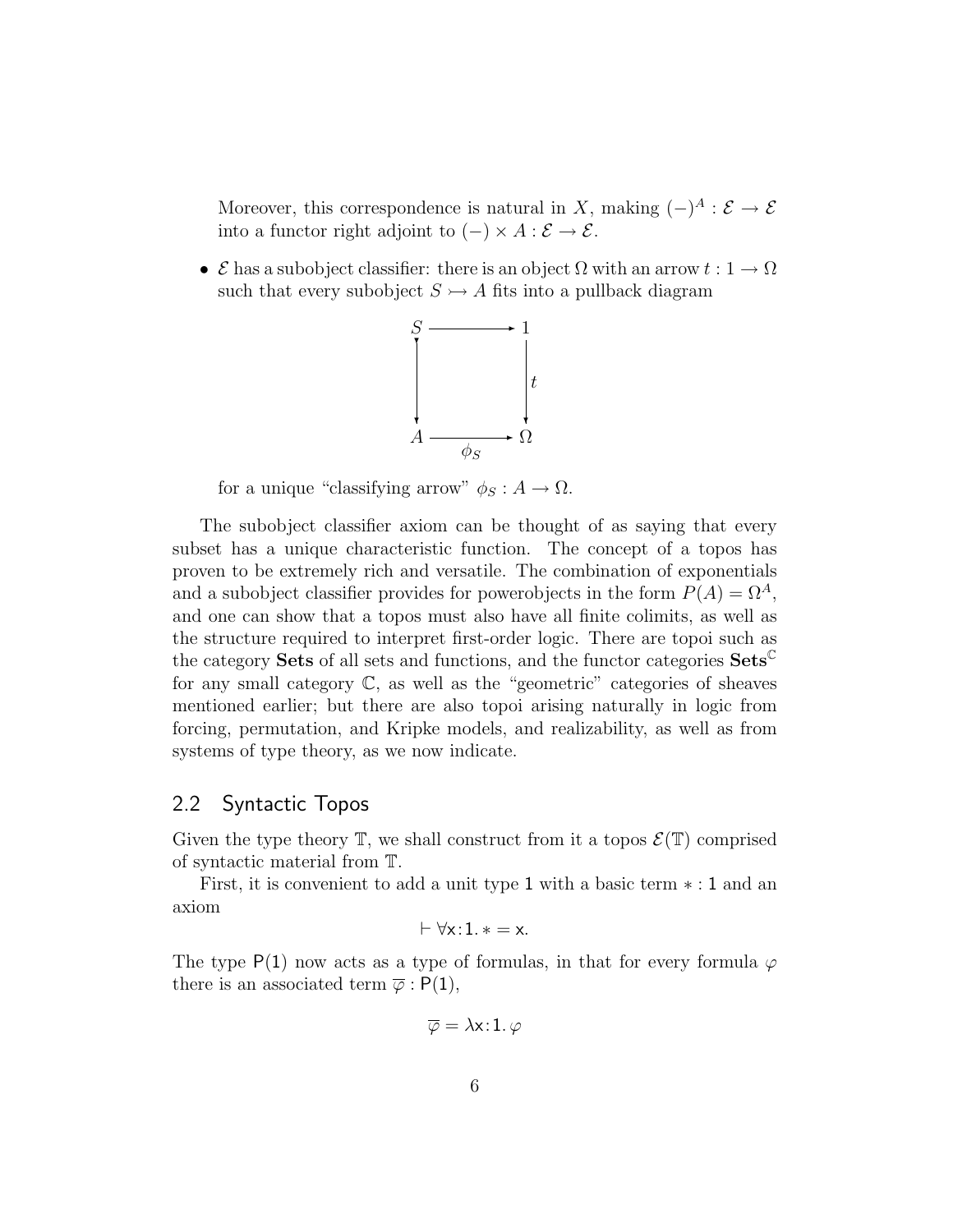such that

$$
\vdash \varphi \Leftrightarrow (\overline{\varphi} = \top)
$$

where  $\top = (\overline{*} = \overline{*})$ . The term  $\overline{\varphi}$  can be thought of as the characteristic function of the "extension" of  $\varphi$ .

The topos  $\mathcal{E}(\mathbb{T})$  is now defined as follows.

objects: are equivalence classes under provable equality of closed terms  $\lambda x$ : A.  $\varphi$  of various powertypes P(A), which we write as  $[x : A | \varphi]$  (or simply  $[x | \varphi]$  when the type A can be inferred).

**arrows:** of the form  $[x : A | \varphi] \rightarrow [y : B | \psi]$  are (provable-equality equivalence classes of) provably functional relations  $[(x, y): A \times B | \rho]$  from  $\varphi$  to  $\psi$ ,

$$
\vdash (\forall x \exists ! y. \rho) \land (\forall x, y. (\rho \Rightarrow \varphi \land \psi))
$$

units:

$$
1_A = [x, y | x = y] : A \rightarrow A
$$

composition:

$$
[y, z | \sigma] \circ [x, y | \rho] = [x, z | \exists y. \sigma \land \rho]
$$

products:

$$
1 = [u:1|u=u]
$$

$$
[x:A|\varphi] \times [y:B|\psi] = [(x,y):A \times B|\varphi \wedge \psi]
$$

exponentials:

$$
[y:B|\psi]^{[x:A|\varphi]} =
$$
  

$$
[r:P(A \times B)|(\forall x \exists! y. r(x,y)) \wedge (\forall x, y. (r(x,y) \Rightarrow \varphi \wedge \psi))]
$$

subobject classifier:

$$
\Omega = [p \colon P(1) \, | \, p = p]
$$

It is straightforward to verify that this actually is a category, and that the indicated constructions have the required universal properties making it a topos. The syntactic topos  $\mathcal{E}(\mathbb{T})$  itself also has a universal mapping property, somewhat analogous to that of a polynomial ring, characterizing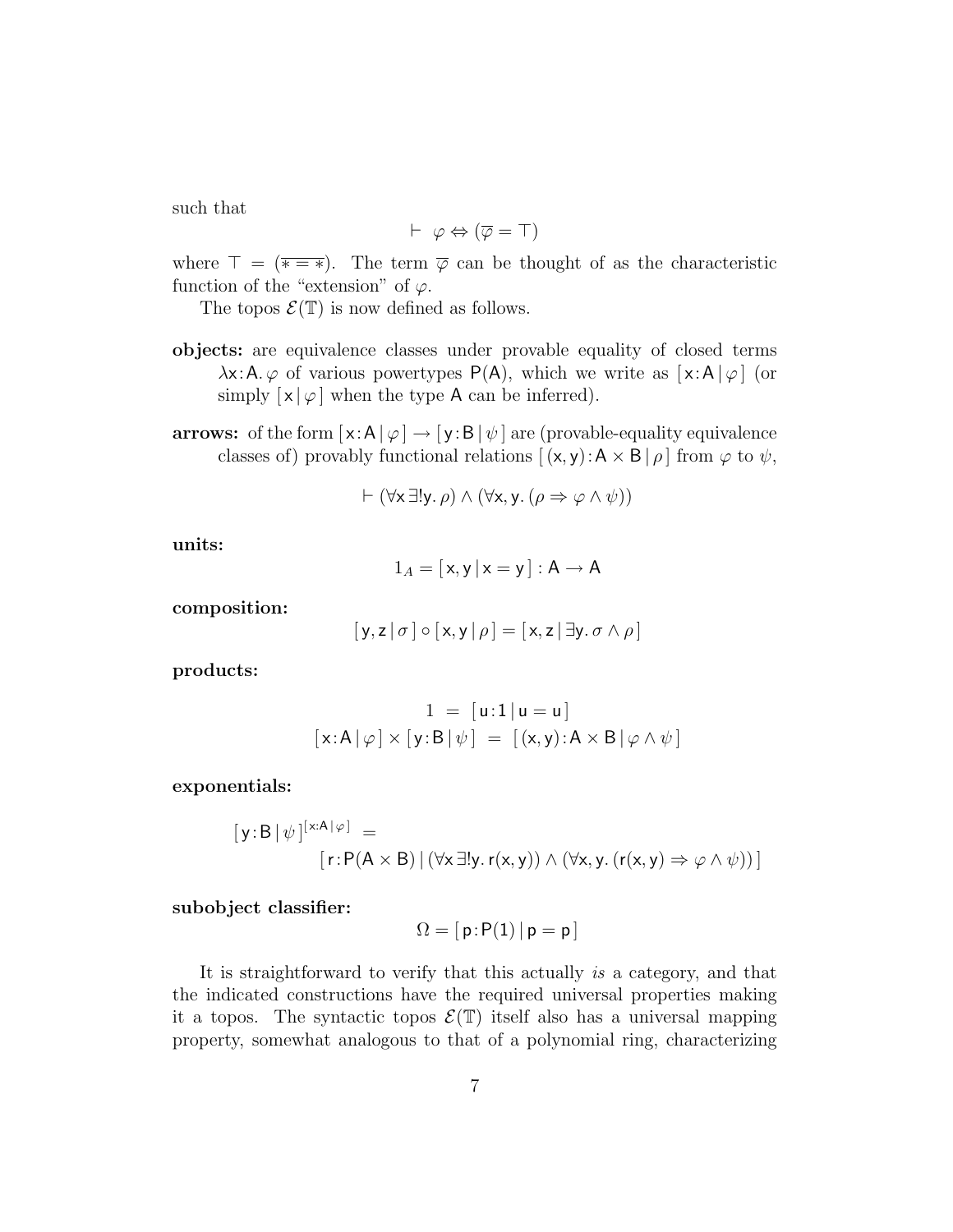it as the free topos with a model of the theory T. If we take as a theory, for instance, the empty theory  $\mathbb{T}_0$  without any basic types or terms, and as theorems just the deductive consequences of the conventional axioms and rules of classical higher-order logic, then the syntactic topos is the category  $Sets<sub>fin</sub>$  of finite sets:

 $\mathcal{E}(\mathbb{T}_0) = \textbf{Sets}_{\text{fin}}$ 

This follows from a classical result of L. Henkin, the completeness of the theory of propositional types [7]. (Note that here we really needed to add the unit type 1 to get things going!) The general construction of a topos out of a type theory demonstrates a completeness theorem for general deductive higher-order logic with respect to topos models (see [9, 8]).

# 3 Categories to Sets

For the final step, we indicate how to extract an elementary set theory from a topos. The resulting set theory will have the property that its sets and functions are essentially the objects and arrows of the topos we started with, and its theorems all hold in the topos. This construction, which was only recently given in [4, 3, 5], involves some technical methods from category and sheaf theory, and so we cannot give the details here; but it is similar in spirit to an old idea from type theory, which we can use as motivation for our sketch.

The motivating idea, which can be found e.g. in [11] and elsewhere, is that one can "sum the types" of a type theory T to obtain a universal type

$$
U=\bigcup_{A\in\mathbb{T}}A,
$$

into which all of the original types then embed  $A \subseteq U$ . Moreover, if the "sum" is taken in the right way, there will also be a powertype

$$
P(U)=\bigcup_{A\in\mathbb{T}}P(A),
$$

which in turn will also embed  $P(U) \subseteq U$ . The universal type U thus admits an untyped membership relation

$$
\in_U \subseteq U \times P(U) \subseteq U \times U.
$$

This binary relation then models an elementary set theory, the theorems of which depend on the type theory  $\mathbb T$  with which we began.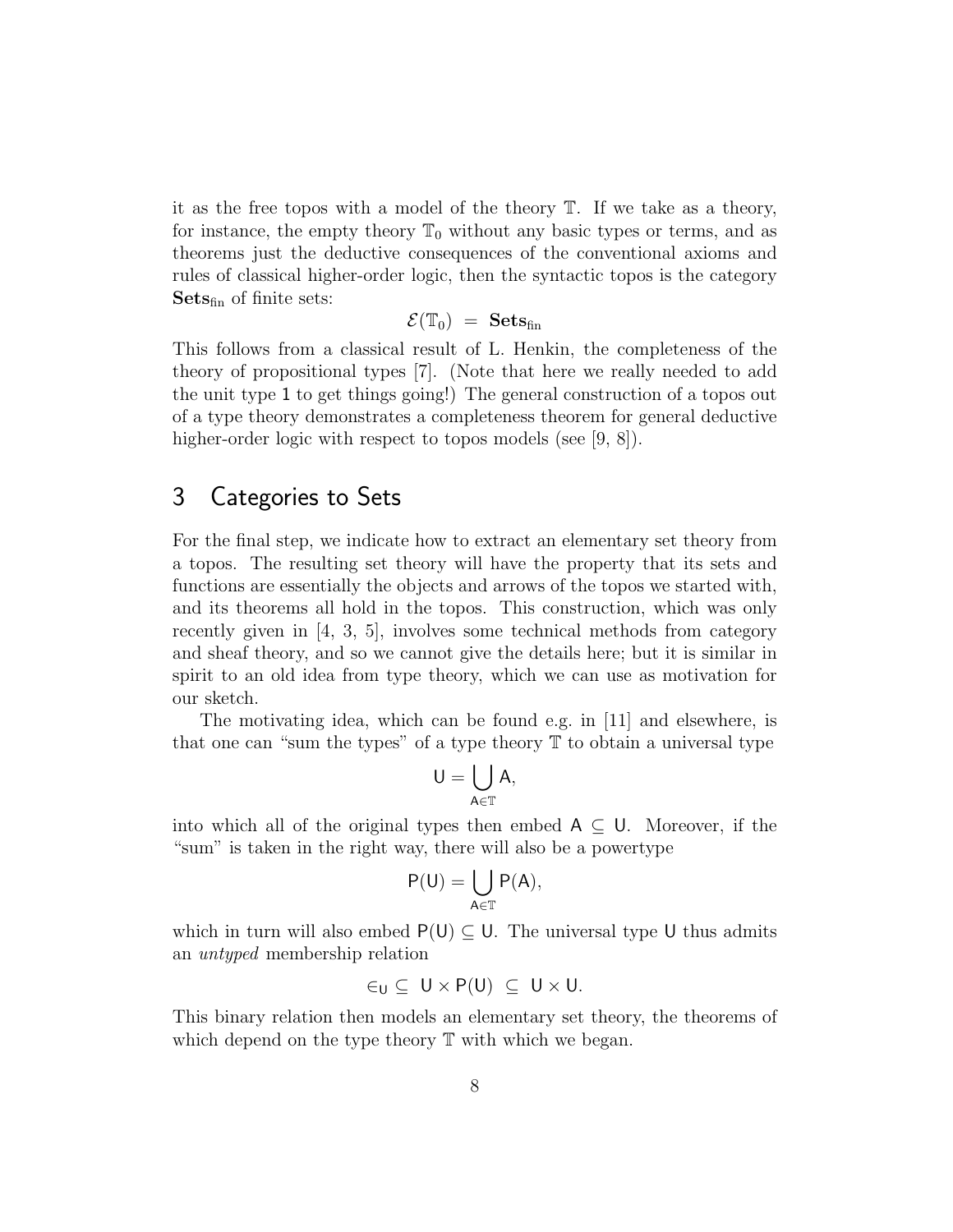#### 3.1 Category of Ideals

In the type theoretic setting, the scheme of "summing the types" is more of an figurative, guiding idea than an actual construction. But if we start from a topos  $\mathcal E$  instead of a system of type theory, we can apply certain constructions from sheaf theory which capture that intuition in a rigorous way and allow us in the end to actually read off an elementary set theory describing  $\mathcal{E}$ . The main new concept is that of an *ideal* in the category  $\mathcal{E}$ , which is essentially a order ideal in the partial ordering of monomorphisms of  $\mathcal{E}$ , i.e. a non-empty subcategory  $C \hookrightarrow \mathcal{E}$  of objects and monomorphisms such that  $A, B \in \mathbf{C}$ implies  $(A' \rightarrowtail A) \in \mathbf{C}$  and  $C \in \mathbf{C}$  for some  $A \rightarrowtail C \leftrightarrow B$ . The actual definition requires either some care in specifying choices of monomorphisms, as is done in [4], or a sheaf-theoretic approach as in [5]. In either case, the category Idl $(\mathcal{E})$  of all ideals, called the *ideal completion* of  $\mathcal{E}$ , is characterized by a universal property: it is the completion of  $\mathcal E$  under filtered colimits of monomorphisms. It is a generalization to categories of the ideal completion of a poset, and like that construction it has some very good logical properties.

An ideal in  $\mathcal E$  can be thought of as being "patched together" out of pieces consisting of objects of  $\mathcal{E}$ ; indeed, the notion of a scheme in algebraic geometry is closely related to that of an ideal. In the logical case of a topos, we can think of the ideals as (abstract) classes, with the principle ideals  $\downarrow(A)$  for  $A \in \mathcal{E}$  as the "sets". The category  $\text{Id}(\mathcal{E})$  of all ideals then has a somewhat weaker logical structure than the original topos  $\mathcal{E}$  (e.g. it does not have all exponentials) but it does still support an interpretation of first-order logic. It also has something that the topos  $\mathcal E$  cannot have: an object U with a monomorphism  $P(U) \rightarrow U$ . This is made possible by the fact that the powerobject  $P(\mathbf{C})$  in ideals is in effect the classes of all subsets of the ideal  $C$  (rather than all subclasses). The universal object U is just the total ideal, and thus also embeds all the "sets"  $\downarrow (A) \rightarrow U$ , as desired. (This is the "right" way of "summing the types" mentioned above.)

In particular, there is then a membership relation

$$
\in_U \rightarrowtail U \times P(U) \rightarrowtail U \times U
$$

on U as desired. In this way, we construct from the topos  $\mathcal E$  a category Idl $(\mathcal{E})$  containing a model  $(U, \in_{U})$  of an elementary set theory, the sets and functions of which form a category equivalent to  $\mathcal{E}$ . It is quite surprising that this set theory can be axiomatized in a simple and familiar way.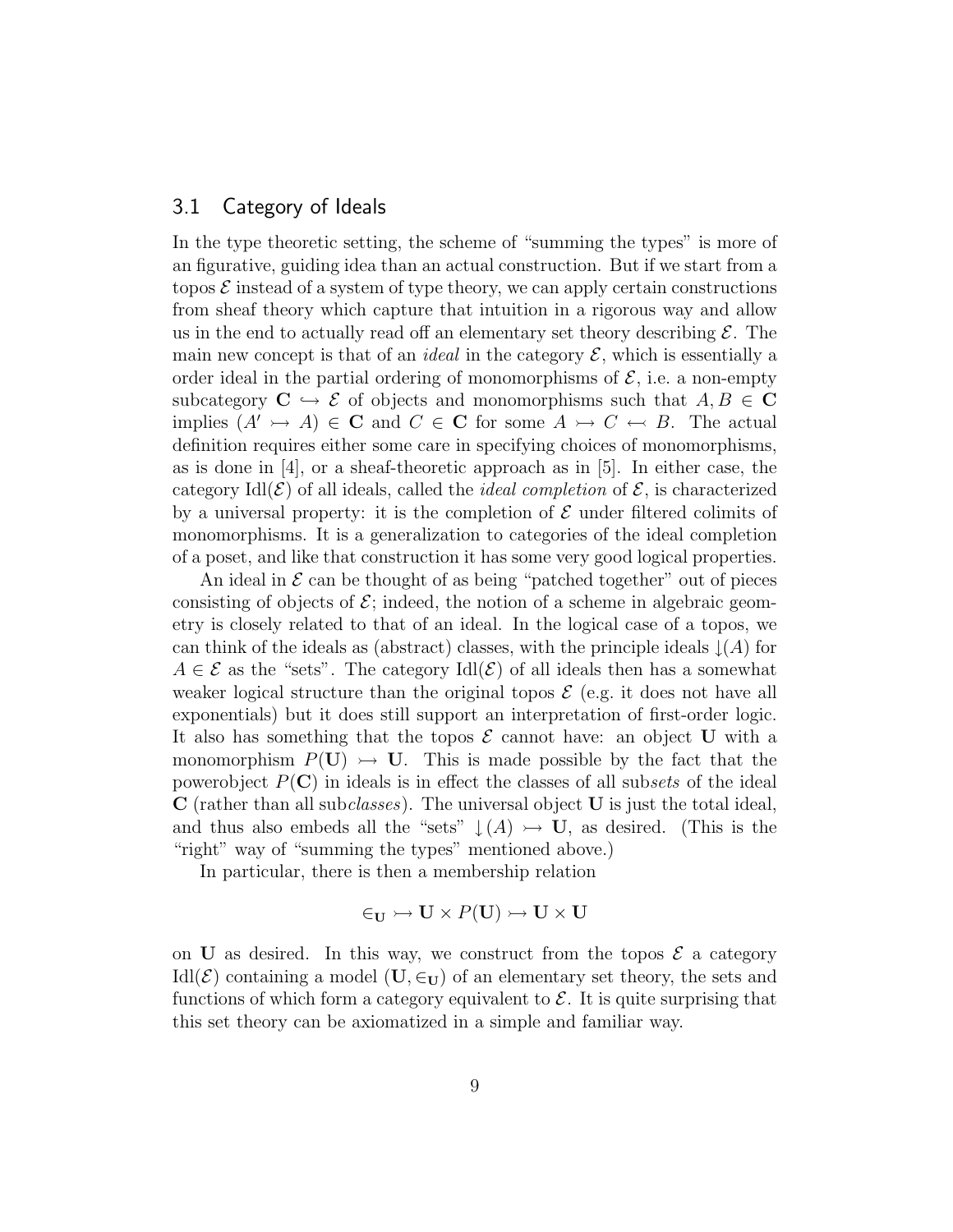#### 3.2 Basic Intuitionistic Set Theory

The elementary set theory that is modeled by every topos is a variant of conventional Zermelo-Frankel set theory ZF, which we call BIST for Basic Intuitionistic Set Theory. It differs from ZF in the following three respects:

- 1. it is formulated in intuitionistic rather than classical logic,
- 2. it allows for "urelements", or atoms,
- 3. the axiom scheme of separation is restricted to formulas with bounded quantifiers, the so-called  $\Delta_0$  formulas.

Apart from these changes, it agrees with  $ZF$  in having axioms of extensionality, emptyset, singletons, pairs, unions, powersets, foundation, and replacement. An axiom of infinity holds for topoi with an infinite object, but otherwise not, so we do not include it in the definition of BIST.

The use of intuitionistic logic (1) is required by the fact that the logic of topoi is generally intuitionistic; this is not a philosophical decision, but a fact of nature. The topoi that arise from notions of variation and continuity in geometry, for instance, just naturally satisfy intuitionistic rather than classical logic. The possible presence of atoms (2) is required to accommodate topoi based on some given objects and arrows, such as the representable functors in a functor category  $\textbf{Sets}^{\mathbb{C}}$ , or the basic types and terms in a syntactic topos  $\mathcal{E}(\mathbb{T})$  coming from a type theory. The restriction in the separation scheme (3) arises algebraically from the fact that a subideal of a principle ideal need not itself be principle, and so not every subclass of a set need be a set. It is interesting to note that bounded separation and full (unbounded) replacement are compatible under intuitionistic logic; by contrast (full) separation follows classically from replacement. Indeed, replacement itself can even be given a stronger (intuitionistically) formulation, called collection. The specific formulations of some of the other axioms are also adjusted to account for intuitionistic logic and the possibility of atoms (see [4, 3, 2] for details).

For our purposes, the remarkable fact about BIST is that it is not only sound but also deductively *complete* with respect to topoi, modeled in their ideal completions as indicated above:

 $\text{BIST} \vdash \varphi \quad \text{iff} \quad (\mathbf{U}, \in_{\mathbf{U}}) \models_{\text{Idl}(\mathcal{E})} \varphi \quad \text{for all } \mathcal{E}.$ 

Of course, for a particular topos  $\mathcal{E}$ , the set theory  $S(\mathcal{E}) = (U, \in_{U})$  in the ideal completion  $\text{Id}(\mathcal{E})$  will also model more set theoretic formulas than just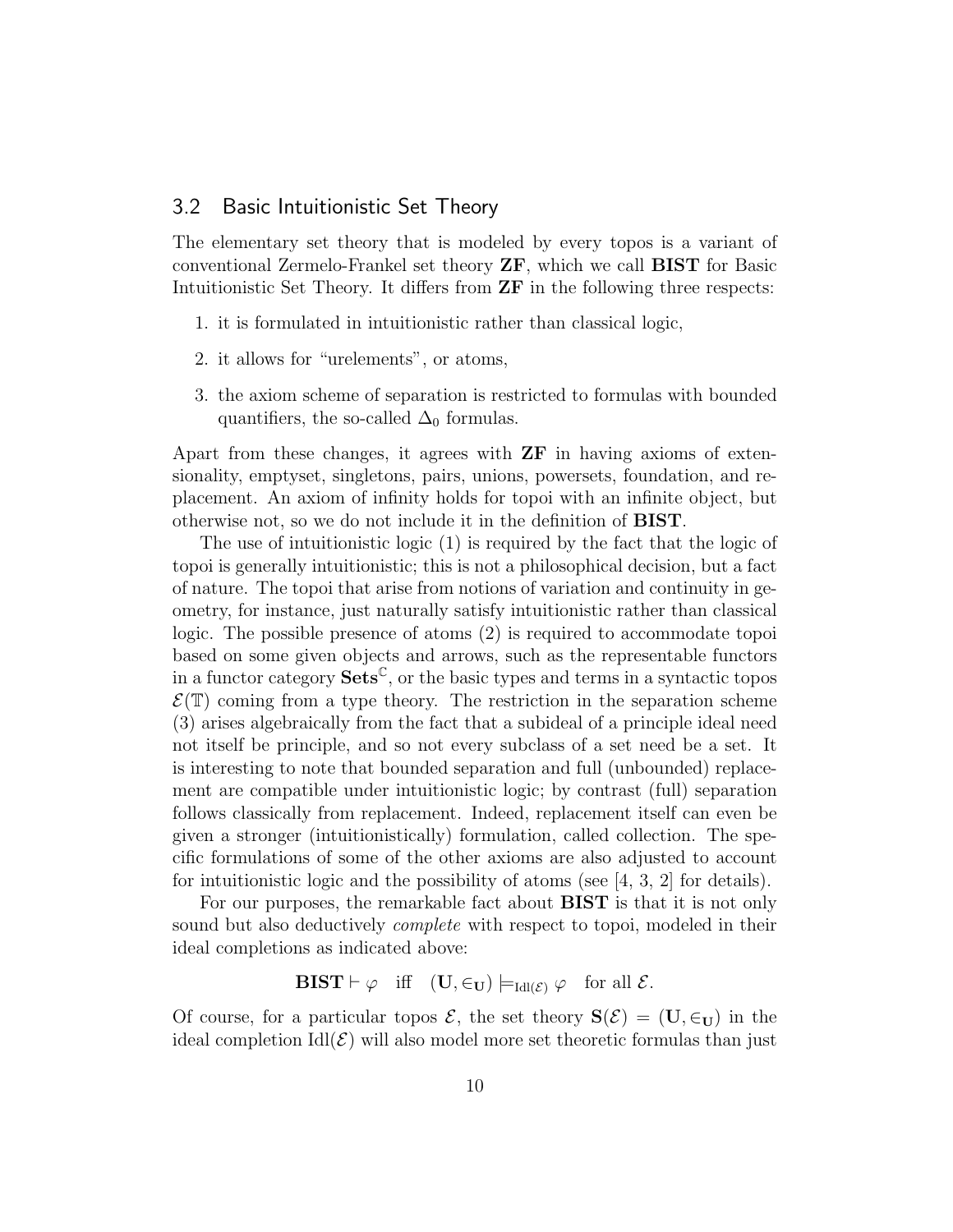the deductive consequences of **BIST**. If  $\mathcal{E}$  is boolean, for instance (like the classical category of sets), then the set theory  $S(\mathcal{E})$  will satisfy excluded middle for sets, and if  $\mathcal E$  satisfies the axiom of choice, then  $S(\mathcal E)$  will also satisfy that axiom for sets. In fact, given any property of objects and arrows in a topos that is expressible by a formula of set theory, the property holds in  $\mathcal E$  if and only if the corresponding formula holds in the set theory  $S(\mathcal E)$ . In that sense,  $\mathcal E$  can be regarded as a category of sets and functions of the set theory  $S(\mathcal{E})$ . For example, if  $\mathcal{E} = \mathcal{E}(PA)$  is the syntactic topos of (intuitionistic) Peano arithemic, then the set theory  $S(\mathcal{E}(PA))$  is intuitionistic ZF with bounded separation, sometimes called  $\mathbf{Z} \mathbf{F}_0$ , in which the arithmetic of the natural numbers agrees with that provable in PA.

Finally, let us tie up a loose end. In section 1 we said that the details of the set theory assumed were to be specified later. Now we can do so succinctly: it should be (at least) **BIST**.

### 4 Composites

The three constructions that we have just sketched,



can now be composed to yield three more interpretations,

(2) 
$$
\circ
$$
 (1) : Sets  $\Rightarrow$  Categories  
(3)  $\circ$  (2) : Types  $\Rightarrow$  Sets  
(1)  $\circ$  (3) : Categories  $\Rightarrow$  Types

Let us briefly consider each of these in turn.

#### 4.1 Sets to Categories

Starting from a set theory S we compose the construction (1) of a type theory  $\mathbb{T}(\mathbf{S})$  with (2) from type theory to categories, i.e. the syntactic topos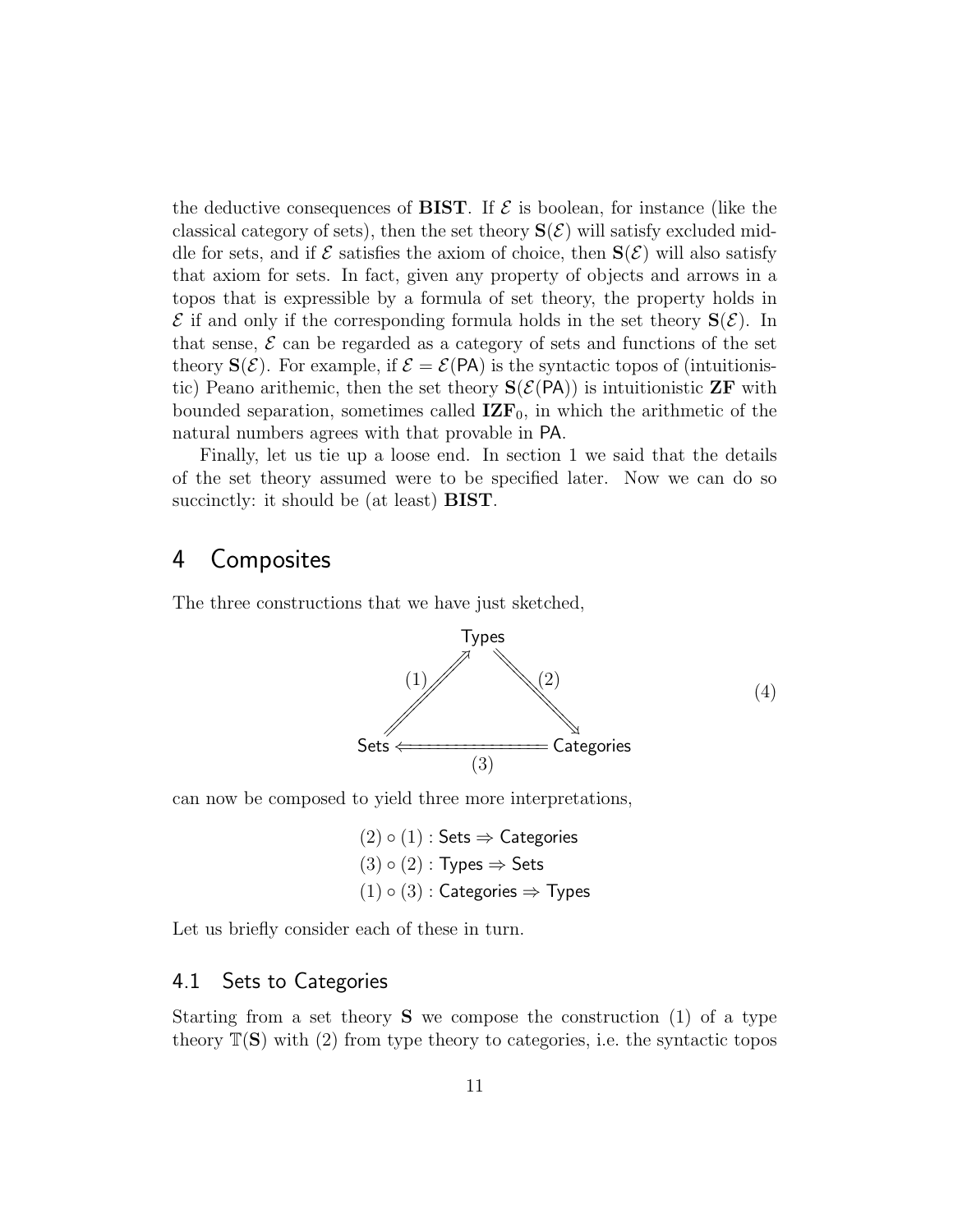construction. What is the syntactic topos  $\mathcal{E}(\mathbb{T}(S))$ ? It is not hard to see that, up to equivalence of categories, it is just the category of sets and functions of **S**. The objects of the syntactic topos are the definable sets  $\vert x : A \vert \varphi \vert$  in  $\mathbb{T}(\mathbf{S})$ , all of which are isomorphic to sets coming from S; and the arrows between these are all given by functional relations, which are all uniquely determined by functions in S. Thus the composite of these two constructions is a familiar construction from sets to categories, namely, taking the category of sets and functions of a set theory.

### 4.2 Types to Sets

Here we start with a type theory  $\mathbb T$ , make the syntactic topos  $\mathcal E(\mathbb T)$ , take its ideal completion  $\text{Id}(\mathcal{E}(\mathbb{T}))$ , and find there the universal object model  $(U, \in_{U})$  determining the set theory  $S(\mathcal{E}(\mathbb{T}))$ . But the guiding idea of the ideals construction was that it gives a rigorous treatment of the informal scheme of "summing the types" of a type theory to get a set theory, with the definable collections of all types as the sets.

So this composite  $(3) \circ (2)$  is just a precise formulation of that informal idea of turning a type theory into a set theory by "summing the types".

#### 4.3 Categories to Types

If we start with a topos  $\mathcal E$  and apply the constructions (3) and (1) in turn, what results is essentially what the categorical logician calls the "internal logic" of the topos (see [9]). It is a type theory in which the basic types are the objects of the topos, the basic terms are the arrows, along with some coordinating terms as in (1), and the axioms are all the formulas that hold under the evident standard interpretation back into the topos. This wellknown construction of a type theory out of a topos is a sort of "inverse" to the syntactic topos construction, lacking only a suitable notion of equivalence of type theories in order to be an actual inverse.

# 5 Conclusions

We are now in a position to make a more informed comparison between these three different approaches to foundations.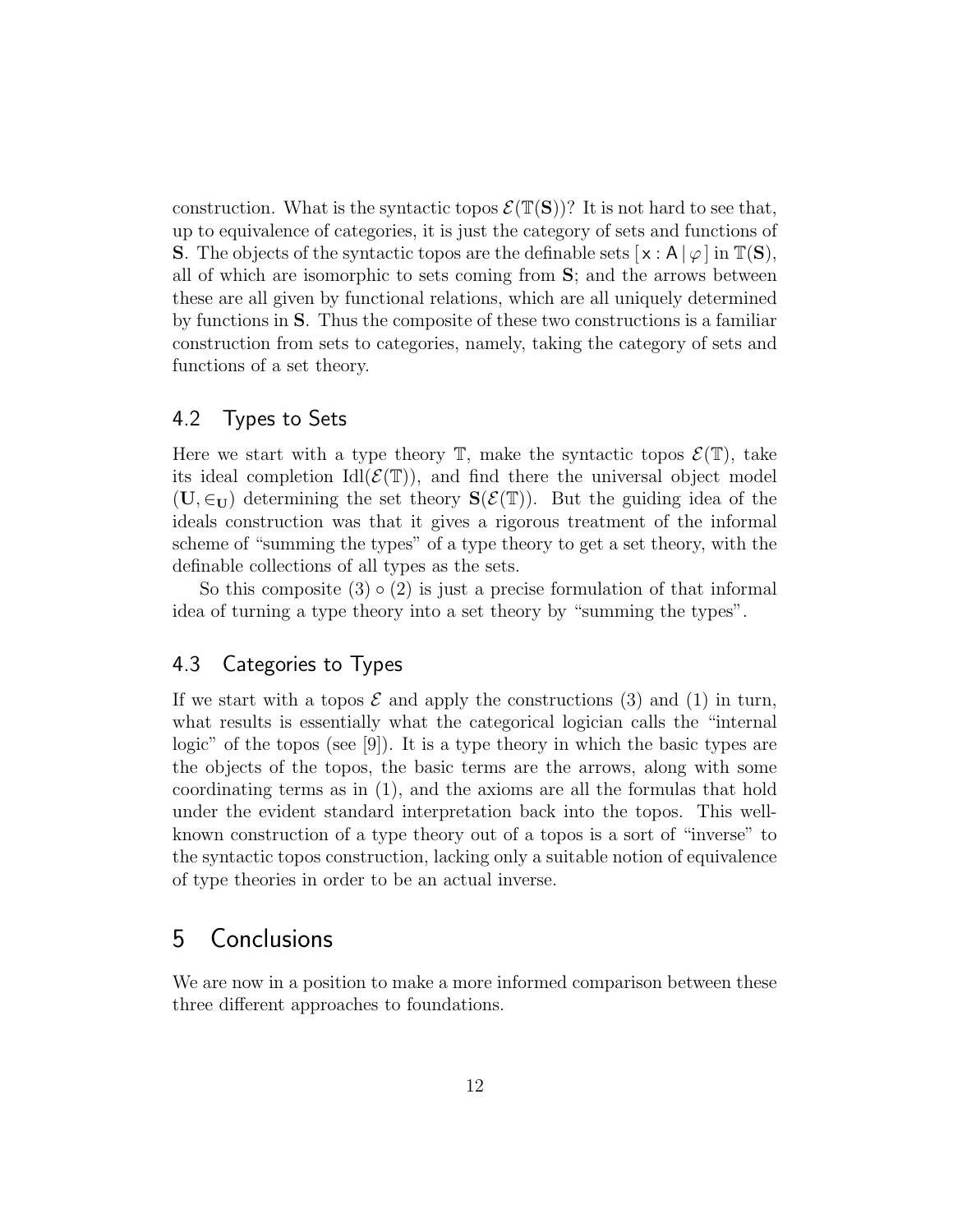First, let us note that there are of course further composites of the translations  $(1), (2),$  and  $(3),$  namely, going "once around" to the starting point. In each case, the result is a system extending the original one by further data, the behavior of which is determined by isomorphic data in the original system. For categories, this familiar situation is just what the notion of *equivalence* was invented for. Starting from a topos  $\mathcal E$  and going once around the diagram (4) of translations results in a category equivalent to  $\mathcal{E}$ . For the other three-fold composites, the situation is not as succinctly expressed. The resulting systems of type or set theory are "equivalent" to the original ones, in some sense that needs to made precise. This involves additional basic data such as basic types and terms or atoms, which are copies of preexisting objects determining them; something like a notion of a "definitional expansion" of the original system is about right. Perhaps the clearest thing that one can say is that these composite constructions result in systems which, under the further translation to categories, are categorically equivalent to the original ones.<sup>3</sup> (One fine point: if we start with the *empty* theory  $\mathbb{T}_0$  and go once around, the result is not equivalent, since we have added the unit type 1. To smooth things out, every type theory should really have a unit type—which has other benefits as well.)

The first and most obvious conclusion to be drawn from this is that the three systems of foundations are therefore mathematically equivalent. Elementary set theory at least as strong as our basic theory **BIST**, type theory in the form of higher-order logic, and category theory as represented by the notion of a topos, all permit the same mathematical definitions, constructions, and theorems—to the extent that these do not depend on the specifics of any one system. This is perhaps the definition of the "mathematical content" of a system of foundations, i.e. those definitions, theorems, etc. that are independent of the specific technical machinery, that are invariant under a change of foundational schemes. The very constructions that we have been discussing, for instance, in order to be carried out precisely, would have to be formulated in some background theory; but what should that be? Any of the three systems themselves would do for this purpose, and the results we have mentioned would not depend on the choice.

Another conclusion to be drawn is this: the objects of type theory and set

<sup>&</sup>lt;sup>3</sup>A more careful analysis shows that deductive IHOL is not only sound with respect to models in BIST and complete with respect to models in topoi, but both sound and complete with respect to both.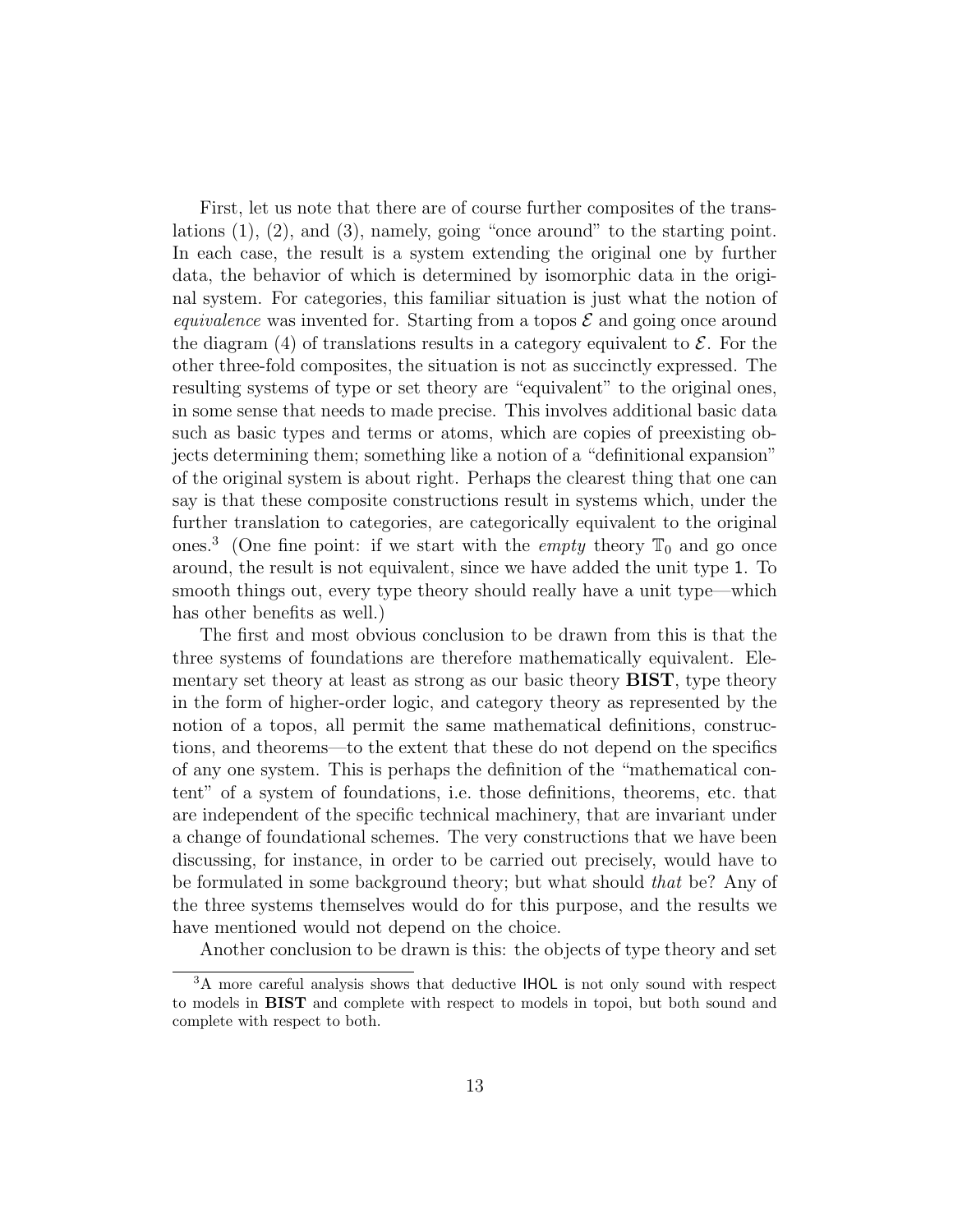theory are structured by the operations of their respective systems in certain ways that are not mathematically salient. That additional information is essentially what is lost by our comparisons, e.g. distinctions between basic data and derived objects, between types of different complexity, ordinal rank of a set, membership chains within a set, etc. Categorical structure is closer to the mathematical content, and it is not lost in translation. Equivalence of categories preserves categorical properties and structures, because these are determined only up to isomorphism in the first place.

The structural approach implemented by category theory is thus more stable, more robust, more invariant than type or set theoretic constructions. On the other hand, type and set theory have certain distinctive advantages as well. Type theory has something of a concrete, "nominalistic" character, owing to the fact that one actually constructs its objects syntactically although in impredicative systems, it is of course not really the case that everything the theory posits can be written down. Nonetheless, there is the idea that the objects are systematically generated from some basic data by repeated iteration of the operations, making them more managable. Set theory sacrifices the nominalistic pretense in favor of greater flexibility and range of set formation, while retaining the conception of a systematic generation of its objects "from below", i.e. iteratively, from basic data. This still allows for some degree of control over the objects in the form of ordinal ranks,  $\epsilon$ induction, and the like. Although these additional logical structures do not have a stable mathematical content—no topologist or algebraist is concerned with the logical type or ordinal rank of a manifold or module—they can serve a useful purpose in foundational work by providing the concrete data for specifications and calculations, facilitating constructions and proofs.

By contrast, the purely structural approach of category theory sometimes offers comparatively little such "extra" structure to hold on to. Practically speaking, it can be harder to give an invariant proof. That is why it's good to know that such logical structure can always be introduced into a category when needed; the devices of introducing an internal logic or a set theoretic structure into a category, as sketched in the foregoing sections, were originally developed in order to benefit from their advantages, much like introducing local coordinates on a manifold for the sake of calculation. The analogy is quite a good one: no one today regards a manifold as involving specific coordinate charts, and one generally works with coordinate free methods so that the results obtained will apply directly—this is the modern, structural approach. But at times it can still be useful to introduce coordinates for some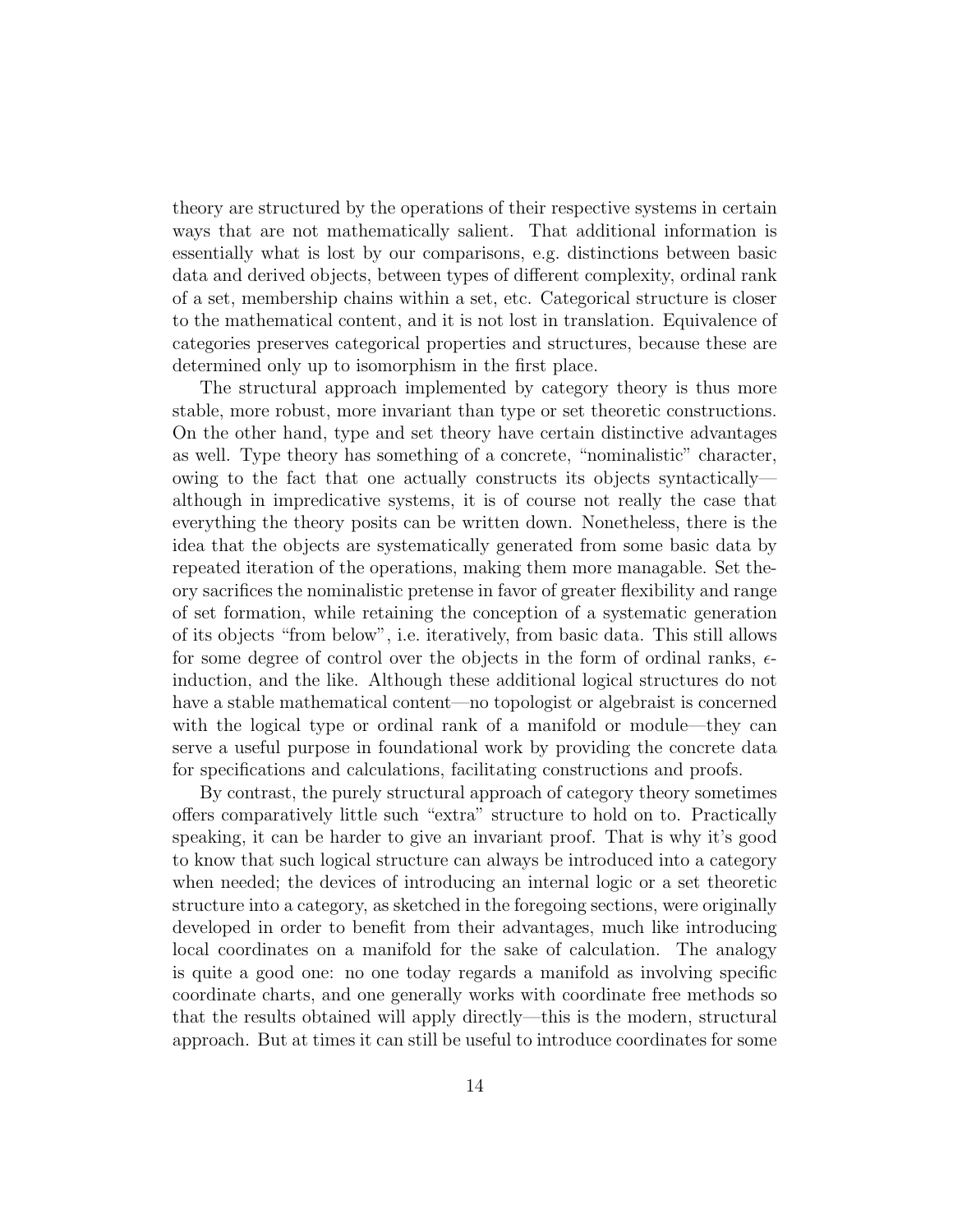purpose, and this is unobjectionable, as long as the results are invariant. So it is with categorical versus logical foundations: category theory implements the structural approach directly. It admits interpretations of the conventional logical systems, without being tied to them. Category theory presents the invariant content of logical foundations.